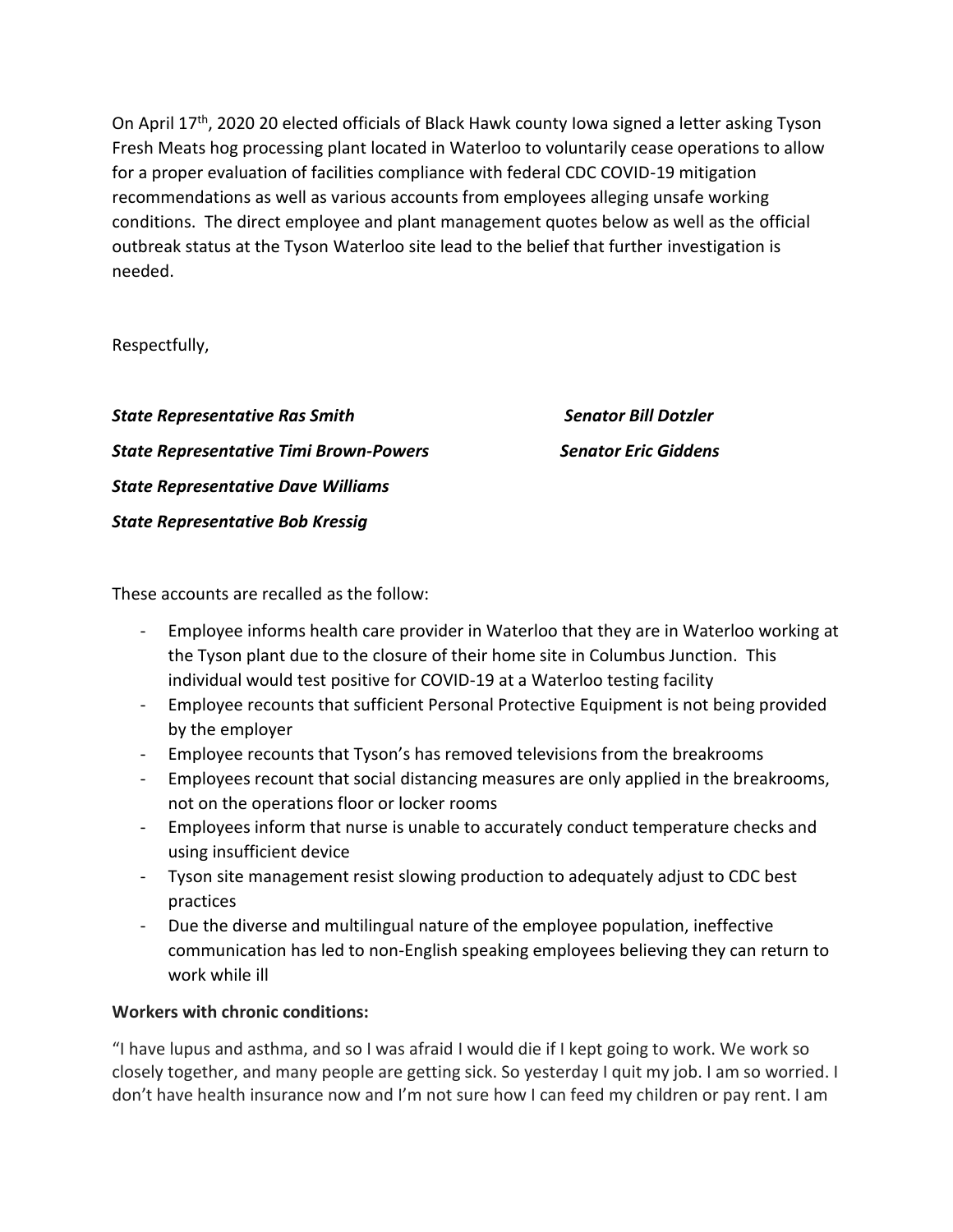the only one working. But I was afraid I would die if I kept going to work. Can you help me?" - Des Moines

Unfortunately, on March 19th, I started getting sick but I kept working for a week before seeing my provider. On March 27th, I went to urgent care and the provider treated me like I had Covid-19 even though they did not test me. Also, they gave a note to miss two weeks of work. After two weeks, I was not getting better. I still had a sore throat, coughing and headache. I saw my provider again a few days ago, they did not test me, and they said to go home and rest. The provider gave me another note to miss two weeks of work again. I am not sure how I can pay my rent and my bills. I am worried about getting my children food too. I am a single mother and I have three children under 18. I have been sick almost one month now. – Waterloo

"I have an existing condition and my father does too. He has tested positive for Coronavirus and I am really afraid of the worst." - Cedar Rapids

## **Workers who feel unsafe because of employee protocols:**

"I was not feeling well for a week, but I still went to work because I didn't know if I was infected. I don't speak English and I am old enough to take care of myself. My daughter took me to test for COVID-19, and I tested positive. I have no clue how I got positive, because I was just going to work and come back home. That's all I've been doing everyday. Now I am in quarantine. Right now, I can't do anything. I'm so afraid of COVID-19 and I am not feeling better at all." – Waterloo

"I saw management put water in the hand sanitizer." – Waterloo

"They are bringing workers from sites that are shut down because of Coronavirus to my work."- Waterloo

"I work ten-hour shifts and only get a 15 minute break and 30 minute lunch break."- Waterloo

"I am tired and sick every day. I have to go to work because I don't want to be fired." - Waterloo

"A coworker vomited at work on the line and management let him continue to work and come back the next day."- Waterloo

"I am scared I will die because of work, but I need to work to buy food for my family."- Waterloo

"I can't stay home sick to protect my family because I don't want to be fired."- Waterloo "We've never had so many people call in sick before. I know some people are calling in sick even though they aren't sick because they are afraid to come to work."- Plant Management